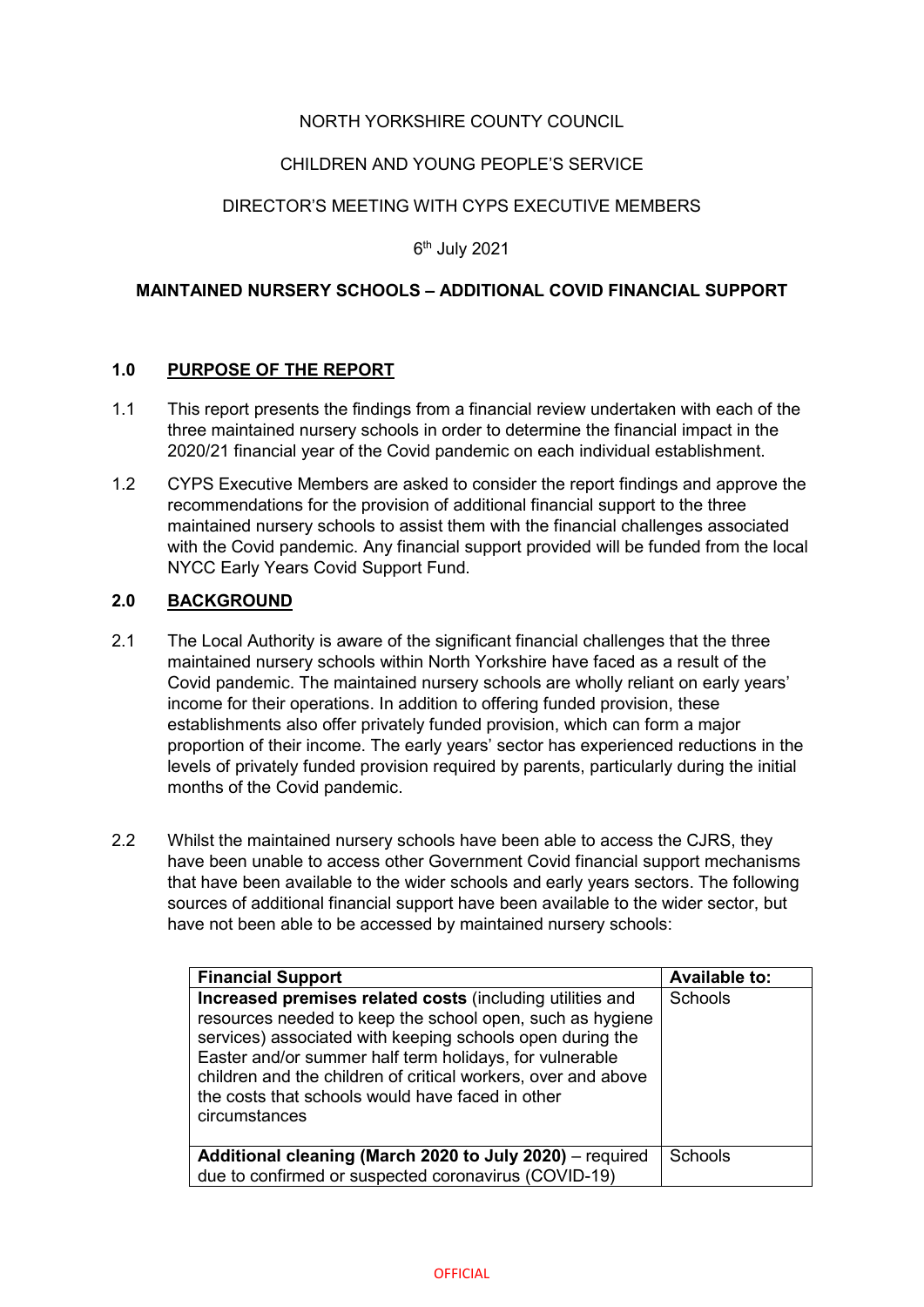| cases, in line with COVID-19: cleaning of non-healthcare<br>settings guidance, over and above the cost of existing<br>cleaning arrangements                                                                                                                                                                                                                                                                                                                         |                                                              |
|---------------------------------------------------------------------------------------------------------------------------------------------------------------------------------------------------------------------------------------------------------------------------------------------------------------------------------------------------------------------------------------------------------------------------------------------------------------------|--------------------------------------------------------------|
| Coronavirus (COVID-19) workforce fund to support<br>schools with costs of staff absences from 1 November<br>2020 to 31 December 2020 Schools able to claim where<br>prerequisite criteria, financial reserves criteria and workforce<br>absence rate criteria met.                                                                                                                                                                                                  | <b>Schools</b>                                               |
| <b>Small Business Grant Scheme to support small</b><br>businesses that already pay little or no business rates<br>because of small business rate relief (SBRR), rural rate<br>relief (RRR) and tapered relief. This will provide a one-off<br>grant of £10,000 to eligible properties                                                                                                                                                                               | Private, voluntary<br>& independent<br>early years<br>sector |
| A business rates holiday for nurseries in England for the<br>2020 to 2021 tax year. Properties benefitting from the relief<br>are occupied by providers on Ofsted's Early Years Register,<br>and are wholly or mainly used for the provision of the Early<br>Years Foundation Stage. Billing authorities may not grant<br>the relief to themselves                                                                                                                  | Private, voluntary<br>& independent<br>early years<br>sector |
| <b>COVID-19 Loan Schemes backed by Government</b>                                                                                                                                                                                                                                                                                                                                                                                                                   | Private, voluntary<br>& independent<br>early years<br>sector |
| NYCC Covid Support Fund - this was specific funding<br>available to private, voluntary and independent settings who<br>remained open and had children of critical workers and<br>vulnerable children attending during the week commencing<br>20th April 2020 (when most children were not allowed to<br>attend early years settings). This support was provided to<br>assist with the loss of income associated with remaining<br>open and covered a 6 week period. | Private, voluntary<br>& independent<br>early years<br>sector |

## **3.0 FINANCIAL AND NON-FINANCIAL IMPACT OF THE COVID PANDEMIC ON THE MAINTAINED NURSERY SCHOOLS**

3.1 The forecast revenue balance as at 31<sup>st</sup> March 2021 (as per the Autumn 2020 Revised Budget submission to the LA) and the actual revenue balance as at 31<sup>st</sup> March 2021 for each maintained nursery school is detailed below:

| <b>Maintained Nursery</b><br><b>School</b> | <b>Forecast Revenue</b><br><b>Balance as at</b><br>31/03/2021<br>(E'000) | <b>Actual Revenue</b><br><b>Balance as at</b><br>31/03/2021<br>(E'000) | Variance<br>(E) |
|--------------------------------------------|--------------------------------------------------------------------------|------------------------------------------------------------------------|-----------------|
| Childhaven                                 | $-82.4$                                                                  | $-78.2$                                                                | $+4.2$          |
| <b>Brougham Street</b>                     | 57.1                                                                     | 69.2                                                                   | $+12.1$         |
| <b>Otley Street</b>                        | 1.0                                                                      | 13.1                                                                   | $+12.1$         |

3.2 Each nursery school was asked to provide a response on specific financial areas to understand the impact of Covid 19 during the financial year 2020/21. The findings are shown below:-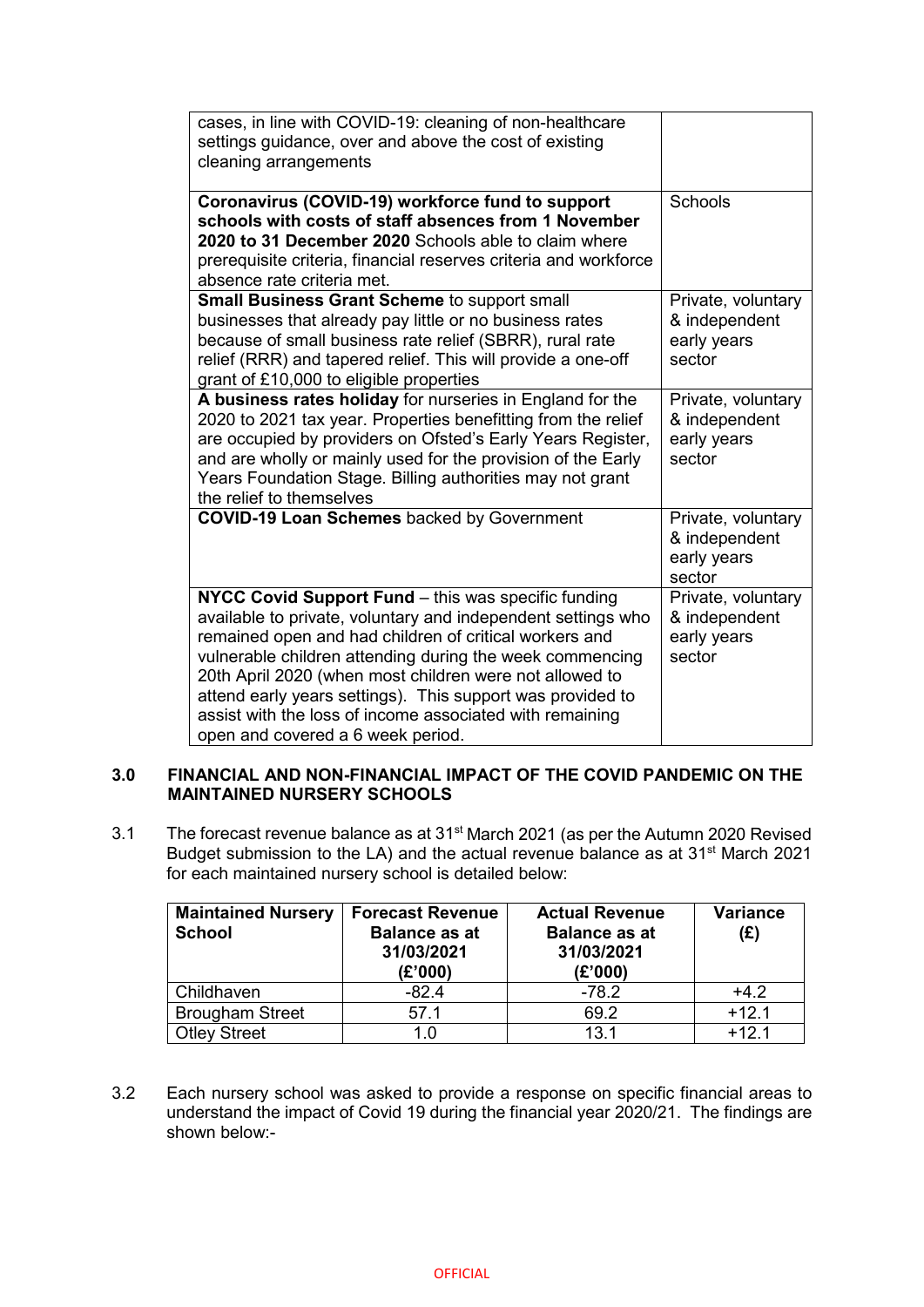|                                                                  | <b>Childhaven</b> | <b>Brougham</b><br><b>Street</b> | <b>Otley</b><br><b>Street</b> |
|------------------------------------------------------------------|-------------------|----------------------------------|-------------------------------|
|                                                                  | £'000             | £'000                            | £'000                         |
| Reduction (-) in private income                                  | $-18.8$           | $-112.8$                         | $-20.9$                       |
| for 2020/21 compared to pre-                                     |                   |                                  |                               |
| Covid estimated private income                                   |                   |                                  |                               |
| level for the financial year.                                    |                   |                                  |                               |
| Reduction $(-)$ / gain $(+)$ in DfE                              | $-15.9$           | $+6.0$                           | $+8.2$                        |
| funded place income for                                          |                   |                                  |                               |
| 2020/21* compared to 2019/20<br>Additional premises costs        | Not open          | £0                               | Not open                      |
| associated with opening in                                       |                   |                                  |                               |
| Easter and Summer half term                                      |                   |                                  |                               |
| holiday periods                                                  |                   |                                  |                               |
|                                                                  |                   |                                  |                               |
| <b>Additional Cleaning Costs</b><br>associated with confirmed or | $-1.2$            | $-0.5$                           | $-0.2$                        |
| suspected Covid cases - March                                    |                   |                                  |                               |
| 2020 to July 2020                                                |                   |                                  |                               |
|                                                                  |                   |                                  |                               |
| <b>Other Additional Costs Incurred</b>                           |                   |                                  |                               |
| As A Direct Result of the Covid                                  |                   |                                  |                               |
| Pandemic In The 2020/21                                          |                   |                                  |                               |
| <b>Financial Year</b>                                            |                   |                                  |                               |
| Staffing                                                         | $-27.4$           | $-34.3$                          | $-0.6$                        |
| Resources / Furniture<br>Food                                    | $-0.2$<br>$-2.8$  |                                  |                               |
| Other                                                            | $-0.5$            |                                  |                               |
| <b>Mitigating Actions Taken</b>                                  |                   |                                  |                               |
| Use of CJRS (furlough                                            | 0.1               | 65.6                             | 10.5                          |
| scheme)                                                          |                   |                                  |                               |
| (please<br>Other<br>see                                          |                   |                                  |                               |
| Appendix A for details)                                          |                   |                                  |                               |
| <b>Total Direct Financial Impact</b>                             | $-66.7$           | $-76.0$                          | $-3.0$                        |

\*Additional DfE funding was paid to all early years providers in both the Summer term and Autumn term to support all providers. In Summer 2020, providers were paid based on "normal attendance" for the headcount week. In Autumn 2020, providers were paid on the higher of Autumn 2019 or Autumn 2020 headcount hours.

3.3 Based on the information provided, it is suggested that the following additional financial support mechanisms that were available to the wider early years' sector during the Covid pandemic are relevant for consideration in respect of determining the level any additional financial support to be paid to the three maintained nursery schools:

|                                                                                                                                      | <b>Childhaven</b><br>£'000 | <b>Brougham</b><br><b>Street</b><br>£'000 | <b>Otley Street</b><br>£'000 |
|--------------------------------------------------------------------------------------------------------------------------------------|----------------------------|-------------------------------------------|------------------------------|
| Increased premises related<br>costs associated with keeping<br>schools open during the Easter<br>and/or summer half term<br>holidays | Not open                   |                                           | Not open                     |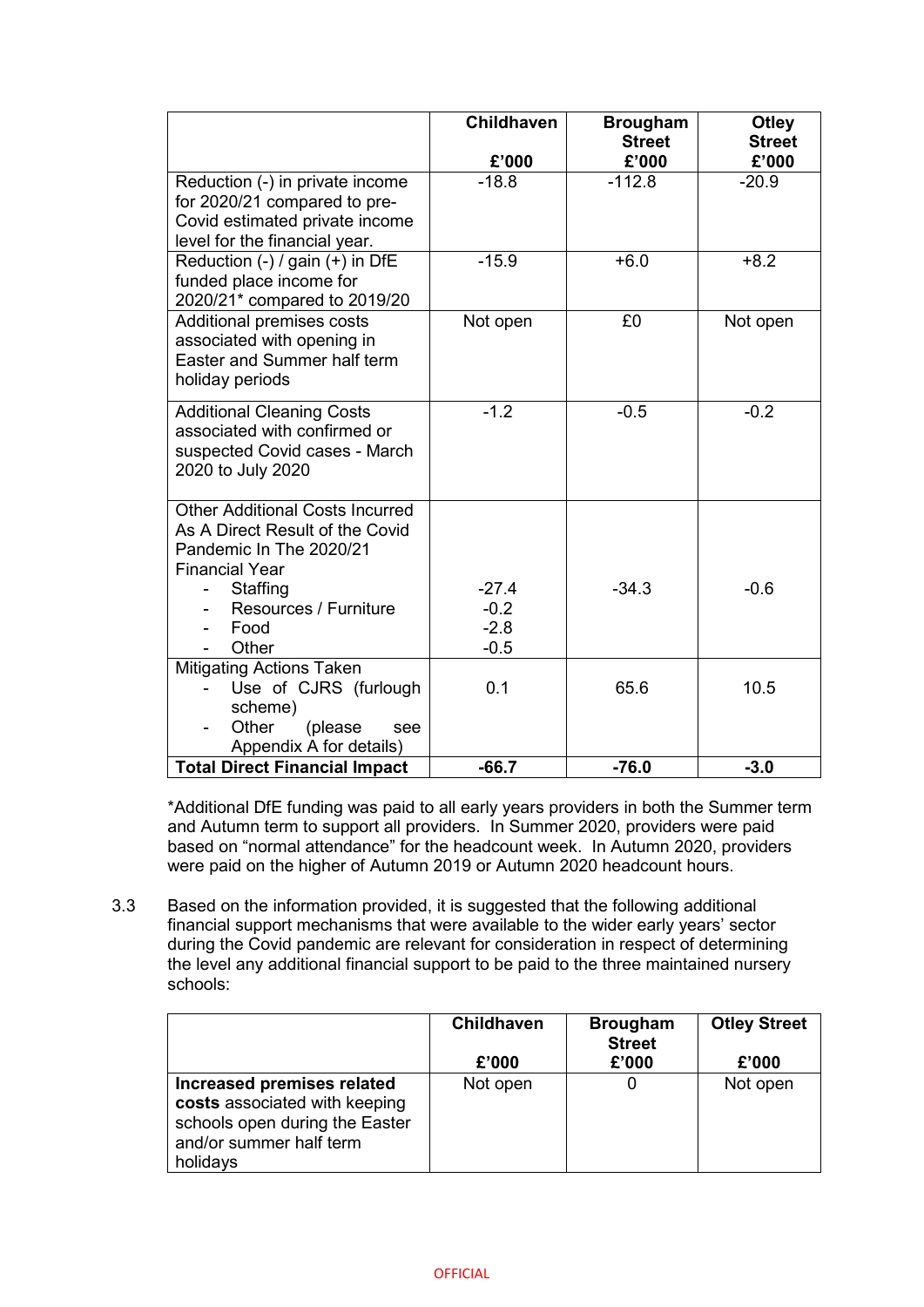| <b>Additional cleaning (March</b><br>2020 to July 2020) $-$ required<br>due to confirmed or suspected<br>coronavirus (COVID-19) cases                                                                                                                                                                               | 1.2      | 0.5    | 0.2      |
|---------------------------------------------------------------------------------------------------------------------------------------------------------------------------------------------------------------------------------------------------------------------------------------------------------------------|----------|--------|----------|
| A business rates holiday for<br>nurseries in England for the<br>2020 to 2021 tax year.                                                                                                                                                                                                                              | 10.5     | $9.0*$ | 2.1      |
| <b>NYCC Covid Support Fund -</b><br>this was specific funding<br>available to private, voluntary<br>and independent settings who<br>remained open and had children<br>of critical workers and<br>vulnerable children attending<br>during the week commencing<br>20th April 2020 (support paid for<br>6 week period) | Not open | 3.1    | Not open |
| <b>Suggested Additional Covid</b><br><b>Financial Support to be</b><br>provided the Maintained<br><b>Nursery Schools</b>                                                                                                                                                                                            | 11.7     | 12.6   | 2.3      |

\* Rates element of shared site charge

- 3.4 The suggested additional Covid financial support for the maintained nursery schools as detailed in 3.3 above seeks to achieve parity with the levels of additional financial support that has been available to the wider schools and early years' sector.
- 3.5 The maintained nursery schools were also invited to provide details any non-financial impacts of the Covid pandemic that they wished to highlight through the financial review process. The comments received are detailed in Appendix 1.
- 3.6 The Schools Forum have considered the findings of the review and have endorsed the provision of the additional Covid financial support to the Maintained Nursery Schools detailed in 3.3 of this report.

# **4.0 RECOMMENDATIONS**

- 4.1 The Corporate Director CYPS in consultation with the Executive Member for Education and Skills is asked:
	- a. To approve the recommendations for the provision of the suggested additional Covid financial support to the Maintained Nursery Schools as detailed in section 3.3 of this report. The additional financial support will be funded from the local NYCC Covid Early Years Support Fund.
	- b. To note the comments provided by the maintained nursery schools in respect of the non-financial impacts of the Covid pandemic that they wished to highlight through the financial review process, as detailed in Appendix 1 to this report.

Howard Emmett Assistant Director – Strategic Resources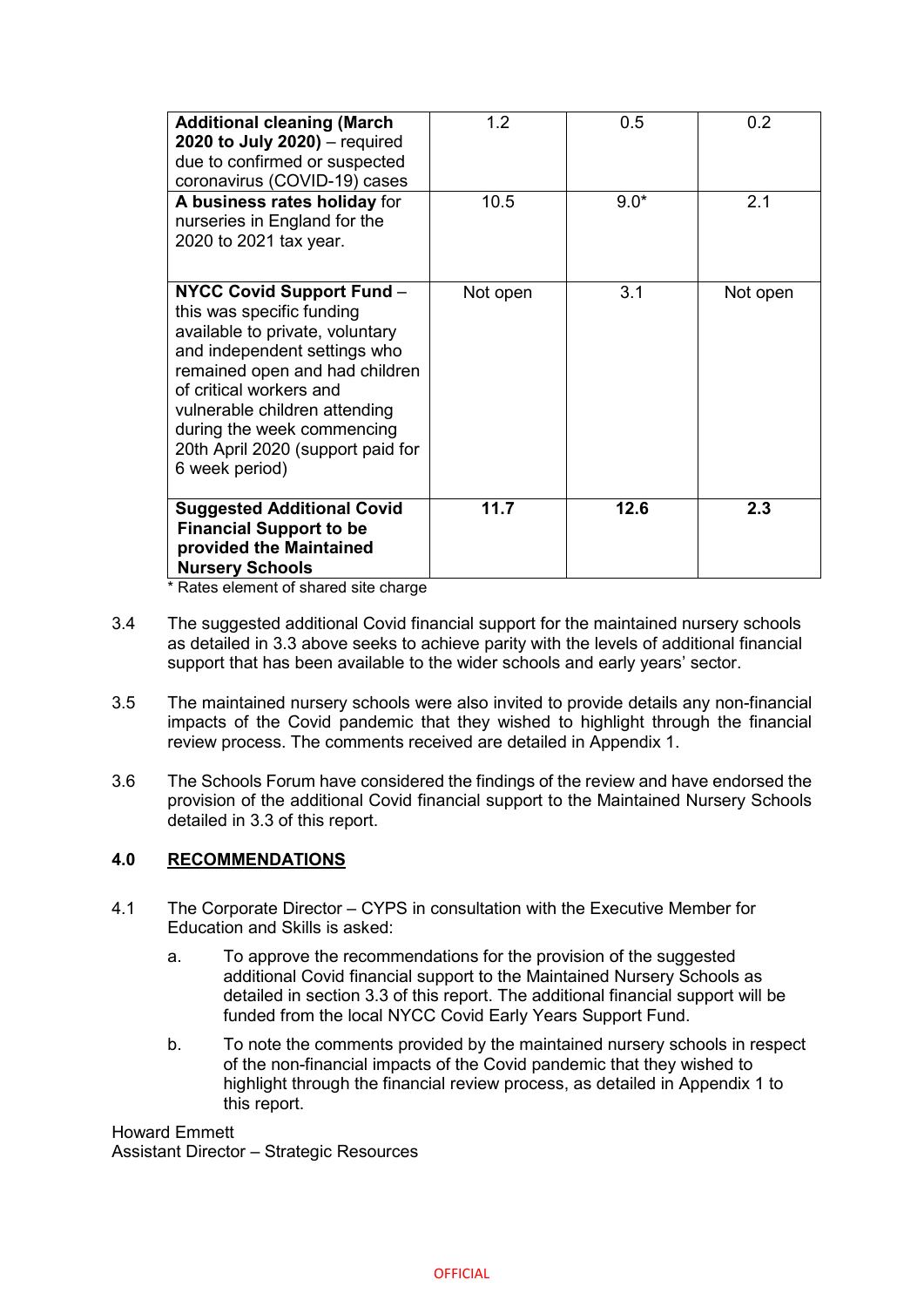# **Appendix 1**

| <b>Maintained</b><br><b>Nursery School</b> | <b>Other Mitigating Actions</b>                                                                                                                             |
|--------------------------------------------|-------------------------------------------------------------------------------------------------------------------------------------------------------------|
| Childhaven                                 | None detailed                                                                                                                                               |
| <b>Brougham Street</b>                     | Cover for nursery teacher and Childcare manager provided by the<br>Head with holidays owed - 20 days. Note this has not been<br>quantified as a cost to pay |
|                                            | Training courses attended on Saturday's with Time taken off in lieu<br>so as to not disrupt bubbles/ need to use agency staff                               |
|                                            | Reduced training attendance                                                                                                                                 |
|                                            | Change to staff cleaning the rooms to keep Covid safe and direct<br>Cleaning Service's to prioritise communal areas within the<br>Children's centre         |
| <b>Otley Street</b>                        | Breakfast club covered by Headteacher                                                                                                                       |

# **1. Summary of Other Mitigating Actions Taken:**

**2.** Comments received in respect of non-financial impacts of the Covid pandemic which the maintained nursery schools wished to highlight through the financial review process

#### **Comment:**

During the Spring term, 1 teacher and 1 GTA were absent from school for 6 weeks. Both cited stress and anxiety caused by COVID-19 as a direct cause of the absence from work.

Mental health, well-being and stress (headteachers) Given that Childhaven is run in a co-headship model, making key decisions in a pandemic required both headteachers to work way beyond their usual hours / days. The added pressure of having to make a joint decision on things as well as numerous out of hours and late night meetings with unions took its toll.

Mental health, well-being and stress (staff) The most recent lockdown hit staff very hard and the section 44 guidance from unions put the whole staff team in an awkward and very stressful situation. Many staff reluctantly returned to work for the sake of the nursery and children, making their working life very stressful.

Emotional well-being (children) Whilst the children have been keen to return to nursery, their emotional needs have been far greater, stretching staff far further than the norm in terms of having to maintain ratios whilst giving additional support.

Language and communication (children) Despite more time at home with adults, those children who are 'at risk' of low achievement due to poor language skills appear to be further behind. As mentioned above, these children need intensive language support at